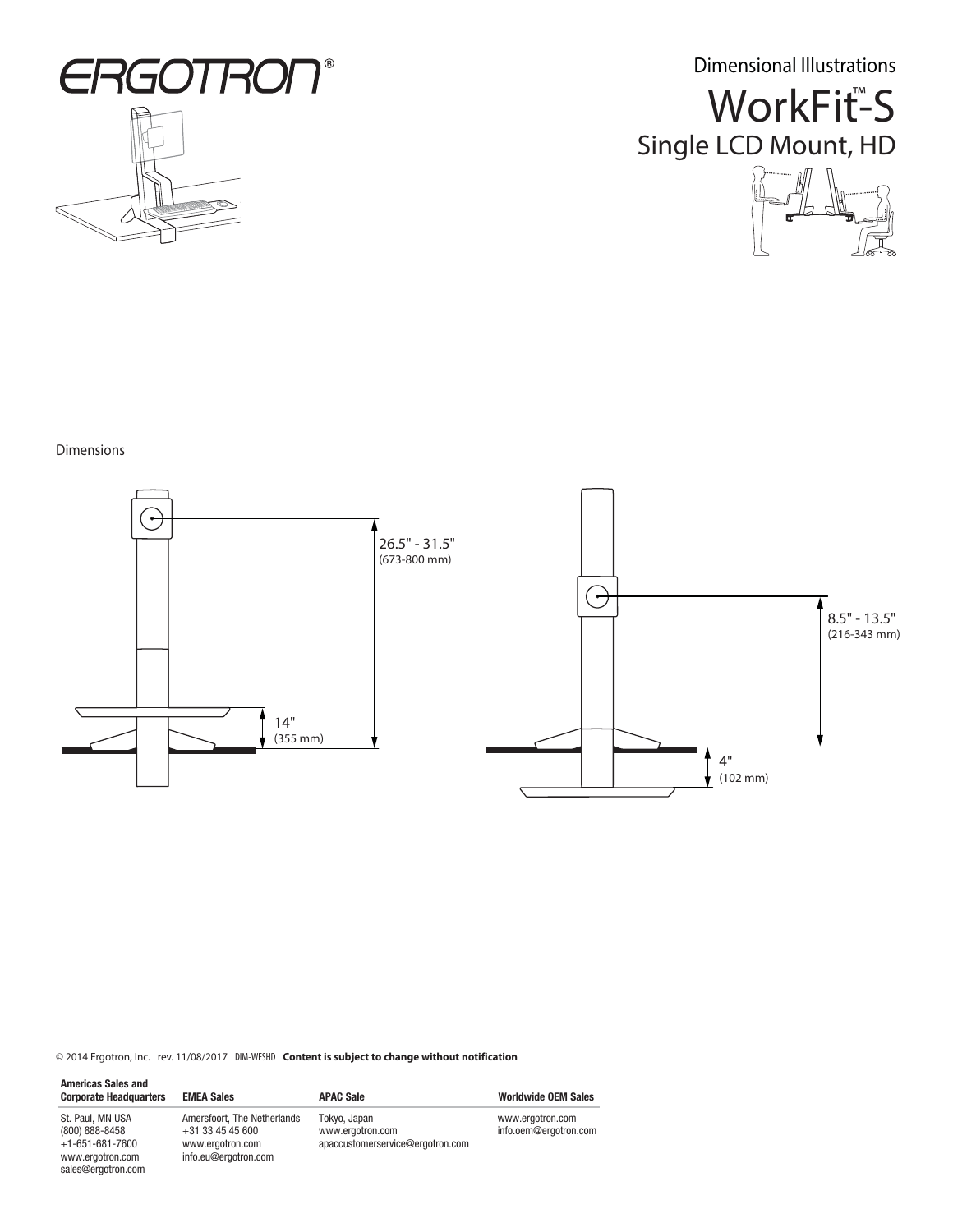

Dimensions





 $^{\circledR}$ 

Lowest Position **Accord Position** Highest Position



Desk Thickness

sales@ergotron.com



© 2014 Ergotron, Inc. rev. 11/08/2017 DIM-WFSHD **Content is subject to change without notification**

| <b>Americas Sales and</b><br><b>Corporate Headquarters</b>                  | <b>EMEA Sales</b>                                                                             | <b>APAC Sale</b>                                                     | <b>Worldwide OEM Sales</b>                |
|-----------------------------------------------------------------------------|-----------------------------------------------------------------------------------------------|----------------------------------------------------------------------|-------------------------------------------|
| St. Paul, MN USA<br>(800) 888-8458<br>$+1-651-681-7600$<br>www.ergotron.com | Amersfoort. The Netherlands<br>$+31$ 33 45 45 600<br>www.ergotron.com<br>info.eu@ergotron.com | Tokyo, Japan<br>www.ergotron.com<br>apaccustomerservice@ergotron.com | www.ergotron.com<br>info.oem@ergotron.com |

WorkFit<sup>™</sup>S Single LCD Mount, HD Dimensional Illustrations